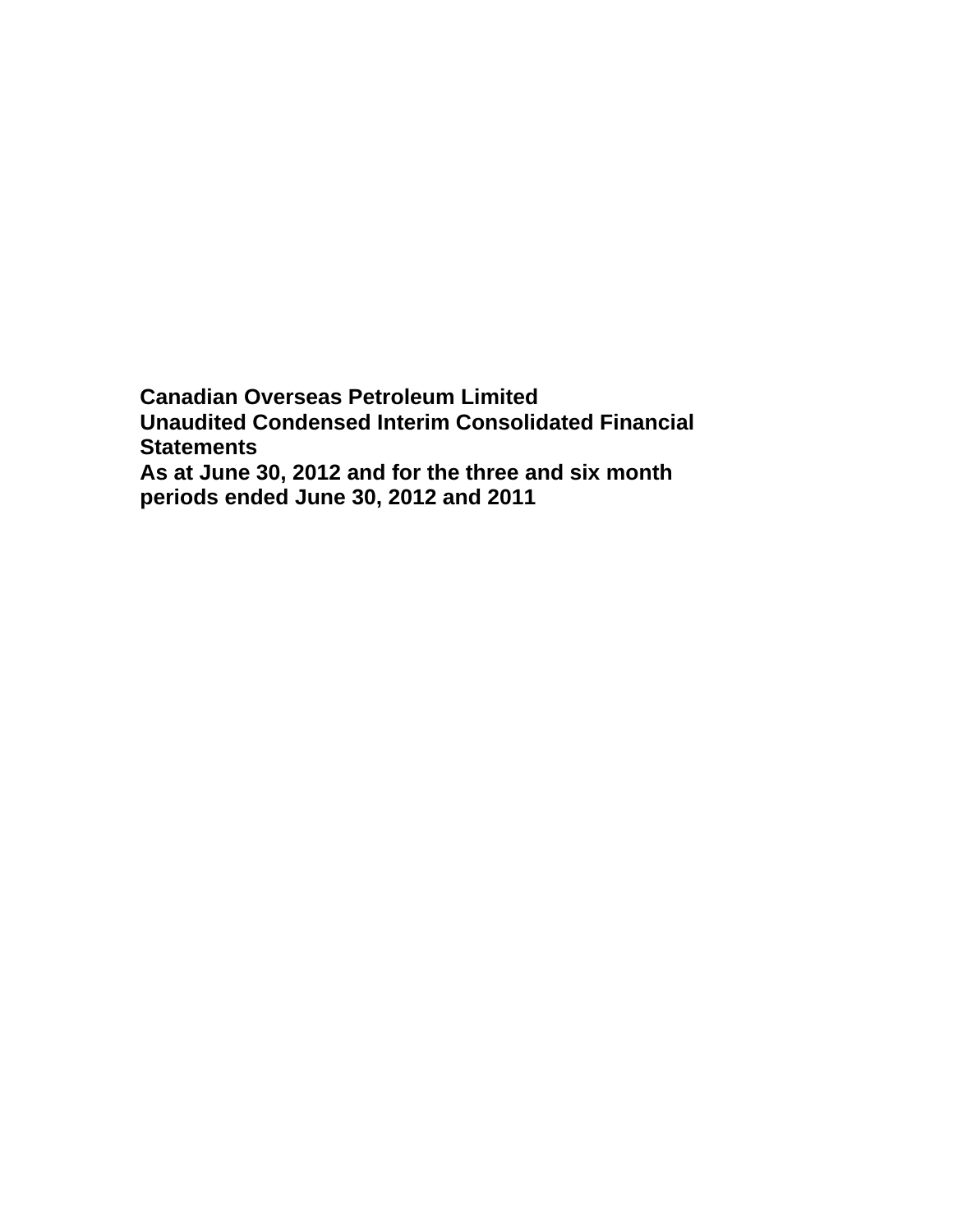#### **Management's Responsibility for Unaudited Condensed Interim Consolidated Financial Statements**

The information provided in these unaudited condensed interim consolidated financial statements, is the responsibility of management. In the preparation of the statements, estimates are sometimes necessary to make a determination of future values for certain assets or liabilities. Management believes such estimates have been based on careful judgments and have been properly reflected in the accompanying unaudited condensed interim consolidated financial statements.

Management maintains a system of internal controls to provide reasonable assurance that the Company's assets are safeguarded and to facilitate the preparation of relevant and timely information.

The audit committee has reviewed the unaudited condensed interim consolidated financial statements with management and the auditors, and has reported to the Board of Directors. The Board of Directors has approved the unaudited condensed interim consolidated financial statements as presented.

*Signed "Arthur S. Millholland" Signed "Aleksandra Owad"*  Arthur S. Millholland **Aleksandra Owad** Aleksandra Owad President and Chief Executive Officer Chief Financial Officer August 9, 2012 August 9, 2012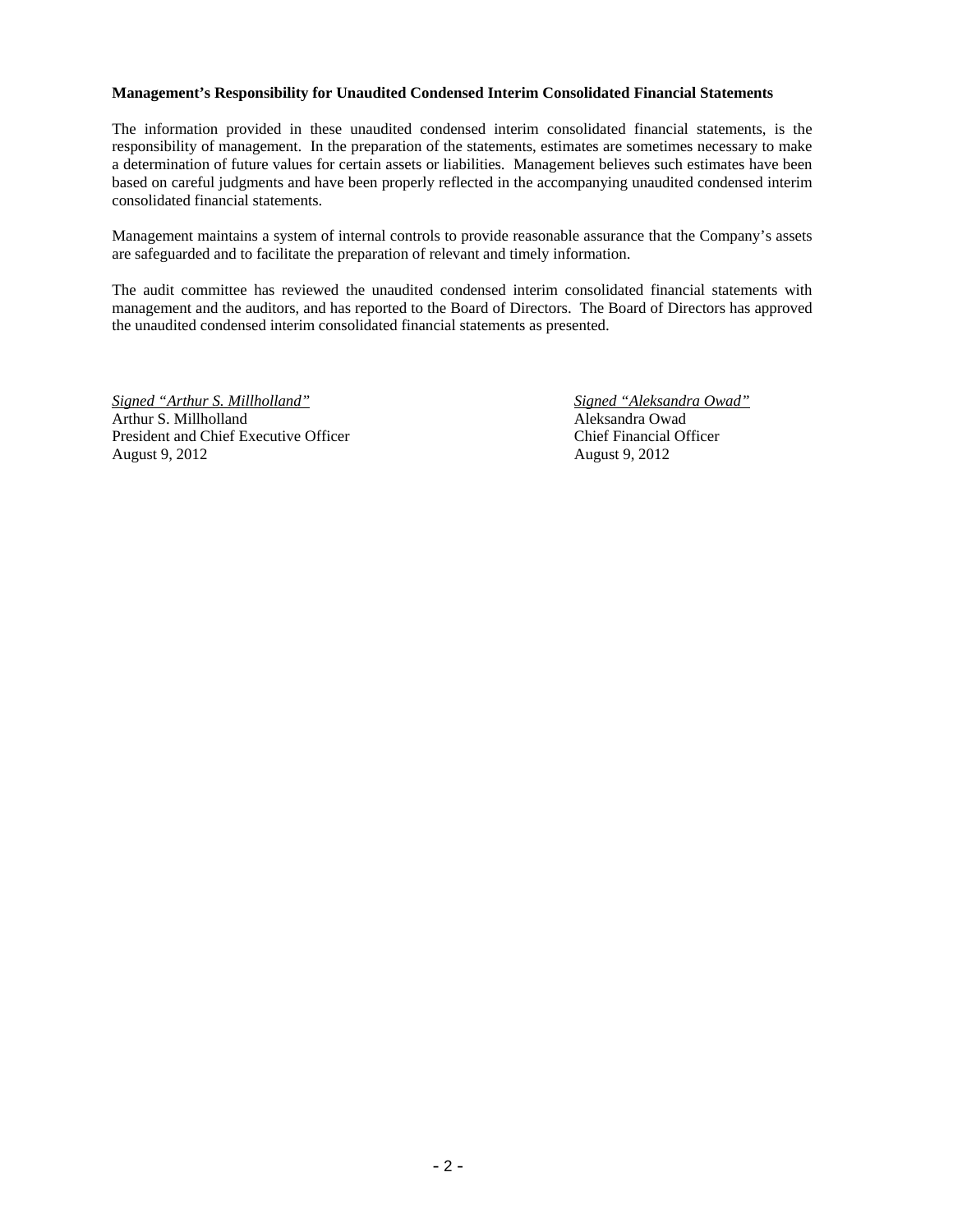#### **Condensed Consolidated Statements of Financial Position (unaudited)**

**(in thousands of Canadian dollars)** 

|                                             | <b>June 30,</b><br>2012 |           | December 31,<br>2011 |           |
|---------------------------------------------|-------------------------|-----------|----------------------|-----------|
|                                             |                         |           |                      |           |
| <b>Assets</b>                               |                         |           |                      |           |
| Current                                     |                         |           |                      |           |
| Cash and cash equivalents (note 3)          | \$                      | 26,935    | \$                   | 71,924    |
| Accounts receivable                         |                         | 143       |                      | 446       |
| Prepaid expenses                            |                         | 167       |                      | 163       |
|                                             |                         | 27,245    |                      | 72,533    |
| Deposit for seismic data                    |                         | 15,287    |                      | 15,255    |
| Deposits and prepayments                    |                         | 43        |                      | 43        |
| Exploration and evaluation assets           |                         | 20,716    |                      | 20,594    |
| Office equipment                            |                         | 210       |                      | 227       |
|                                             | \$                      | 63,501    | \$                   | 108,652   |
| <b>Liabilities</b>                          |                         |           |                      |           |
| Current                                     |                         |           |                      |           |
| Accounts payable and accrued liabilities    | \$                      | 2,884     | \$                   | 2,407     |
| Provision for loss on UK contracts (note 4) |                         | 64        |                      | 32,641    |
|                                             |                         | 2,948     |                      | 35,048    |
| <b>Shareholders' Equity</b>                 |                         |           |                      |           |
| Share capital                               |                         | 100,768   |                      | 100,768   |
| Warrants                                    |                         | 37,359    |                      | 37,359    |
| Contributed capital reserve                 |                         | 9,113     |                      | 9,113     |
| Deficit                                     |                         | (87, 303) |                      | (73, 964) |
| Accumulated other comprehensive income      |                         | 616       |                      | 328       |
|                                             |                         | 60,553    |                      | 73,604    |
|                                             | \$                      | 63,501    | \$                   | 108,652   |

## **Nature of operations (note 1)**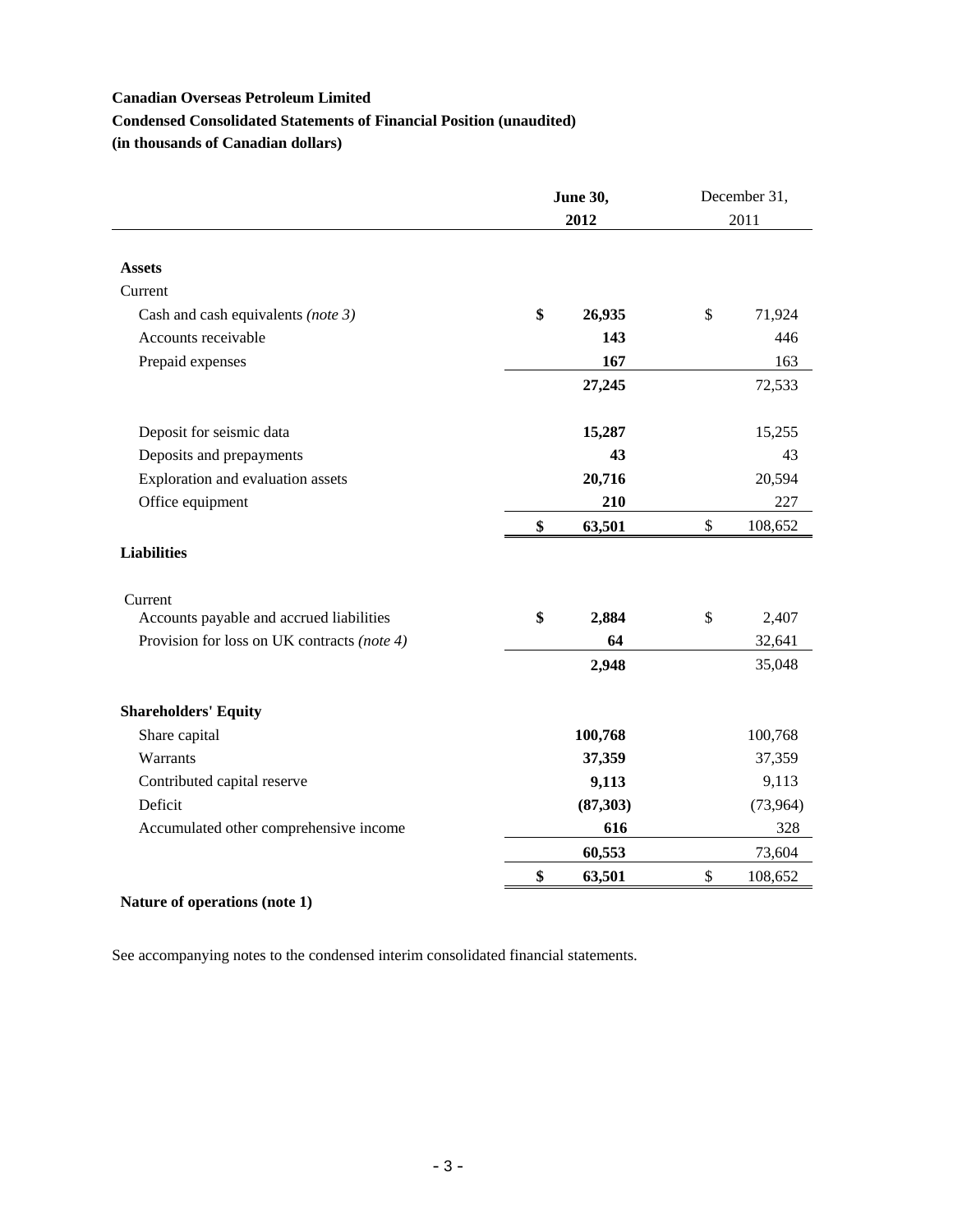## **Condensed Consolidated Statements of Comprehensive Loss (unaudited)**

**(in thousands of Canadian dollars, except per share amounts)** 

|                                                       | Three months<br>ended<br>June 30, 2012 | Three months<br>ended<br>June 30, 2011 | Six months<br>ended<br>June 30, 2012 | Six months<br>ended<br>June 30, 2011 |
|-------------------------------------------------------|----------------------------------------|----------------------------------------|--------------------------------------|--------------------------------------|
| <b>Operations</b>                                     |                                        |                                        |                                      |                                      |
| Services to third parties                             | \$<br>63                               | \$                                     | \$<br>110                            | \$                                   |
| Loss on UK contracts (note 4)                         | (11)                                   |                                        | (11)                                 |                                      |
| Exploration                                           | (221)                                  |                                        | (8, 444)                             |                                      |
| Pre-license costs                                     | (889)                                  | (716)                                  | (1,346)                              | (716)                                |
| Administrative                                        | (2,144)                                | (2,216)                                | (3,682)                              | (4,350)                              |
| Depreciation                                          | (13)                                   | (4)                                    | (26)                                 | (7)                                  |
| Stock-based compensation                              |                                        |                                        |                                      | (4,718)                              |
|                                                       | (3,215)                                | (2,936)                                | (13,399)                             | (9,791)                              |
| <b>Finance income and costs</b>                       |                                        |                                        |                                      |                                      |
| Interest income                                       | 13                                     | 118                                    | 32                                   | 498                                  |
| Interest and financing charges                        | (6)                                    |                                        | (10)                                 |                                      |
| Foreign exchange gain                                 | 77                                     | 594                                    | 38                                   | 170                                  |
|                                                       | 84                                     | 712                                    | 60                                   | 668                                  |
| Loss                                                  | (3, 131)                               | (2,224)                                | (13, 339)                            | (9,123)                              |
| Gain (loss) on translation of foreign<br>subsidiaries | 259                                    | (1,548)                                | 288                                  | (1, 837)                             |
| Comprehensive loss                                    | \$<br>(2,872)                          | (3,772)<br>\$                          | (13,051)<br>\$                       | (10,960)<br>\$                       |
|                                                       |                                        |                                        |                                      |                                      |
| Loss per share (basic and diluted)                    | \$(0.01)                               | \$(0.01)                               | \$(0.05)                             | \$(0.04)                             |
| Weighted average number of shares<br>outstanding      | 284,016,939                            | 284,016,939                            | 284,016,939                          | 230,585,183                          |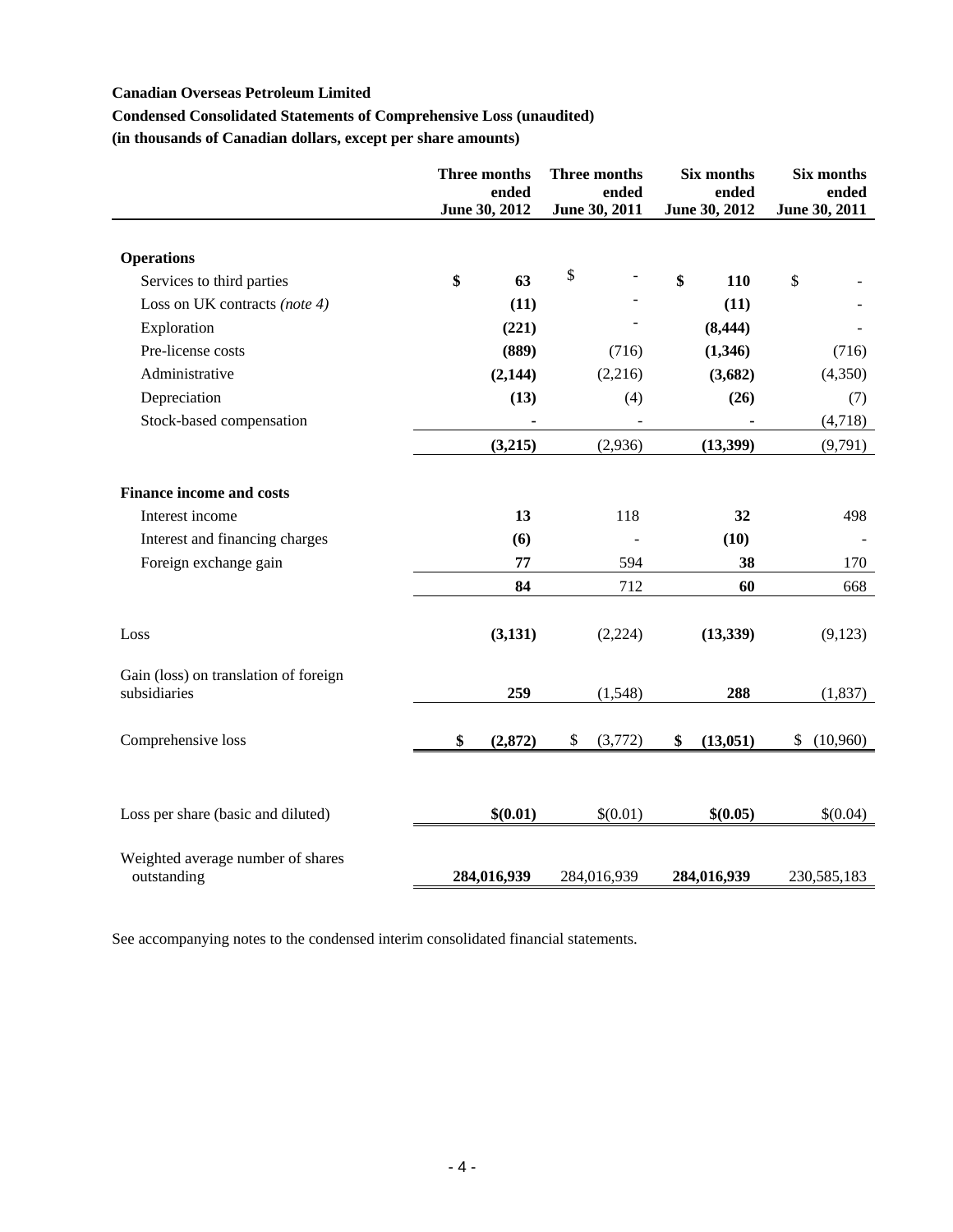# **Condensed Consolidated Statements of Changes in Equity (unaudited)**

 **(in thousands of Canadian dollars)** 

|                                                                                             | <b>Share</b><br>Capital | <b>Warrants</b> | Contributed<br>Capital<br><b>Reserve</b> | <b>Deficit</b>  | <b>Accumulated</b><br><b>Other</b><br>Comprehensive<br>(Loss)/Income | <b>Total</b><br><b>Equity</b> |
|---------------------------------------------------------------------------------------------|-------------------------|-----------------|------------------------------------------|-----------------|----------------------------------------------------------------------|-------------------------------|
| <b>Balance at January 1, 2011</b>                                                           | \$41,833                | \$11,007        | 4,317<br>\$                              | \$ (20,536)     | \$                                                                   | \$<br>36,621                  |
| <b>Comprehensive loss for</b><br>the period                                                 |                         |                 |                                          | (9,123)         | (1,837)                                                              | (10,960)                      |
| <b>Transactions with owners,</b><br>recorded directly to equity<br>Issue of common shares - |                         |                 |                                          |                 |                                                                      |                               |
| net of issue costs<br>Issue of share purchase<br>warrants                                   | 58,890                  | 26,364          |                                          |                 |                                                                      | 58,890<br>26,364              |
| Exercise of warrants                                                                        | 45                      | (12)            |                                          |                 |                                                                      | 33                            |
| Stock options granted                                                                       |                         |                 | 4,718                                    |                 |                                                                      | 4,718                         |
|                                                                                             |                         |                 |                                          |                 |                                                                      |                               |
| <b>Balance at June 30, 2011</b>                                                             | \$100,768               | \$37,359        | \$<br>9,035                              | \$ (29,659)     | \$<br>(1,837)                                                        | \$115,666                     |
| <b>Balance at December 31, 2011</b>                                                         | \$100,768               | \$37,359        | \$<br>9,113                              | \$<br>(73, 964) | \$<br>328                                                            | \$<br>73,604                  |
| <b>Comprehensive loss for</b><br>the period                                                 |                         |                 |                                          | (13, 339)       | 288                                                                  | (13,051)                      |
| <b>Balance at June 30, 2012</b>                                                             | \$100,768               | \$37,359        | \$<br>9,113                              | \$<br>(87,303)  | \$<br>616                                                            | \$<br>60,553                  |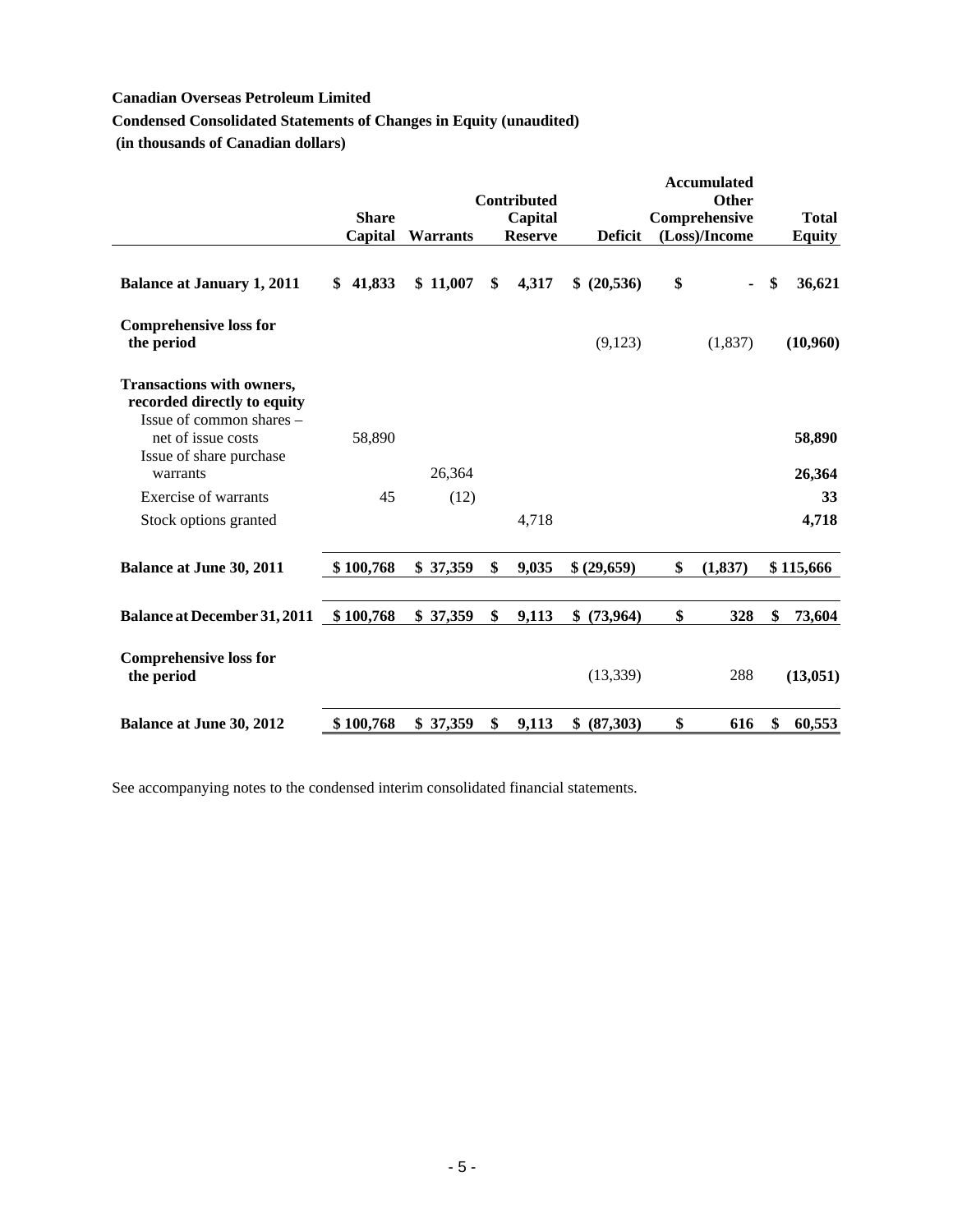## **Condensed Consolidated Statements of Cash Flows (unaudited)**

**(in thousands of Canadian dollars)** 

|                                                                                                                      | <b>Six months ended</b><br>June 30, 2012 |           | Six months ended<br>June 30, 2011 |                  |
|----------------------------------------------------------------------------------------------------------------------|------------------------------------------|-----------|-----------------------------------|------------------|
| <b>Cash Used In Operating Activities</b>                                                                             |                                          |           |                                   |                  |
| Loss                                                                                                                 | \$                                       | (13, 339) | \$                                | (9,123)          |
| Add (subtract) non-cash items:                                                                                       |                                          |           |                                   |                  |
| Stock-based compensation                                                                                             |                                          |           |                                   | 4,718            |
| Net finance income                                                                                                   |                                          | (32)      |                                   | (498)            |
| Depreciation                                                                                                         |                                          | 26        |                                   | 7                |
| Foreign exchange gain                                                                                                |                                          | (405)     |                                   | (168)            |
| Funds used in operations                                                                                             |                                          | (13,750)  |                                   | (5,064)          |
| Net change in non-cash working capital (note 6)                                                                      |                                          | (32, 105) |                                   | 12               |
|                                                                                                                      |                                          | (45, 855) |                                   | (5,052)          |
| <b>Financing Activities</b><br>Issuance of common shares and warrants, net of issue<br>costs                         |                                          |           |                                   | 85,287<br>85,287 |
| <b>Investing Activities</b>                                                                                          |                                          |           |                                   |                  |
| Additions to office equipment                                                                                        |                                          | (9)       |                                   | (26)             |
| Additions to oil and gas exploration assets                                                                          |                                          | (122)     |                                   | (7,304)          |
| Deposit for seismic data                                                                                             |                                          |           |                                   | (14, 465)        |
| Interest income                                                                                                      |                                          | 32        |                                   | 498              |
| Net change in non-cash working capital (note 6)                                                                      |                                          | 581       |                                   | (7,284)          |
|                                                                                                                      |                                          | 482       |                                   | (28, 581)        |
| (Decrease)/increase in cash and cash equivalents during<br>the period<br>Effect of foreign exchange on cash and cash |                                          | (45,373)  |                                   | 51,654           |
| equivalents held in foreign currencies                                                                               |                                          | 384       |                                   | 168              |
| Cash and cash equivalents, beginning of period                                                                       |                                          | 71,924    |                                   | 37,403           |
| Cash and cash equivalents, end of period                                                                             | \$                                       | 26,935    | \$                                | 89,225           |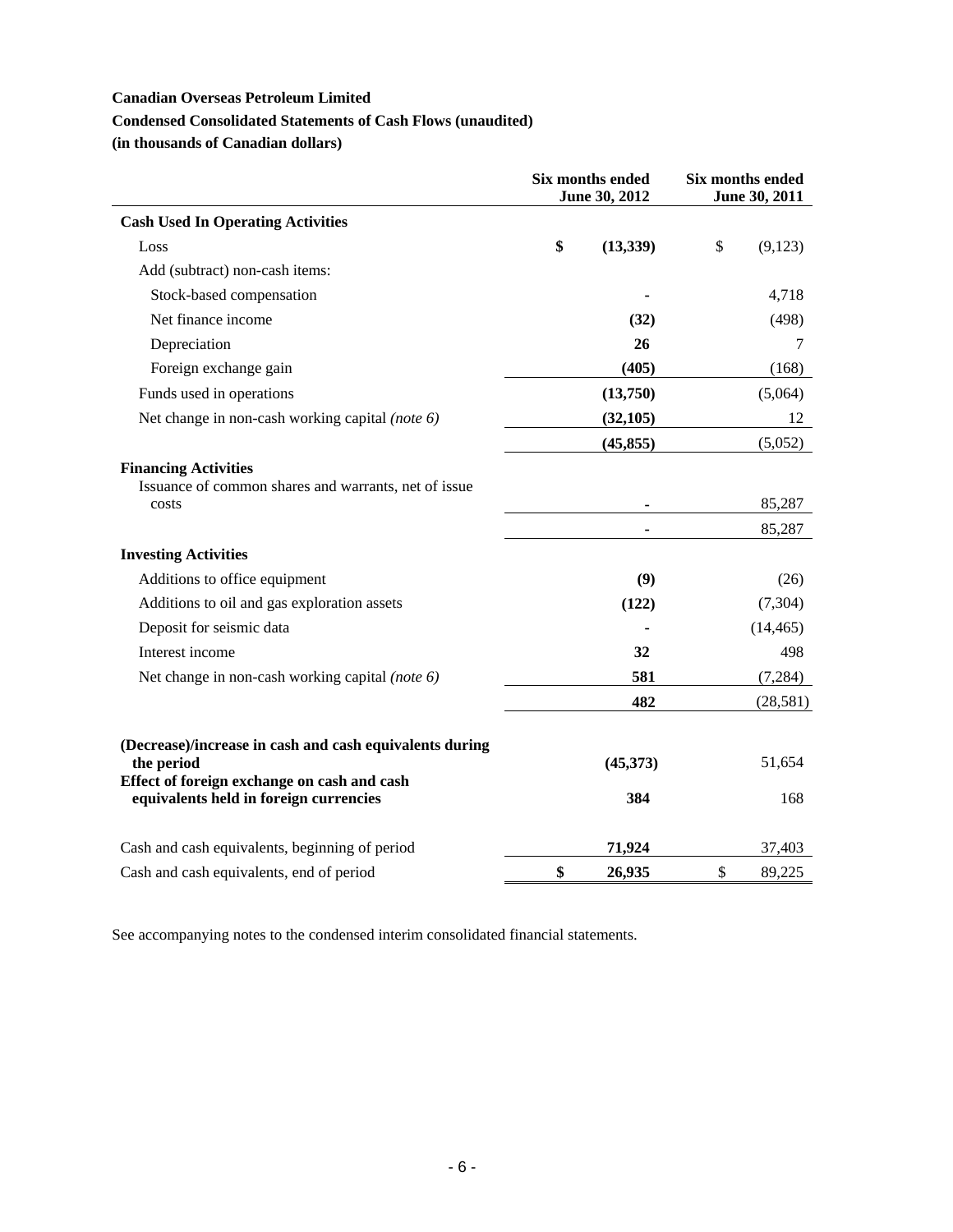**Notes to the Unaudited Condensed Interim Consolidated Financial Statements As at June 30, 2012 and for the three and six month periods ended June 30, 2012 and 2011** 

#### **1. NATURE OF OPERATIONS**

Canadian Overseas Petroleum Limited ("COPL" or the "Company"), is a publicly traded company incorporated and domiciled in Canada. The Company's common shares are traded on the TSX Venture Exchange in Canada. The Company's registered office is in Calgary, Alberta at 400, 604 – 1<sup>st</sup> Street SW.

COPL and its subsidiaries are involved in the identification, acquisition, exploration and development of oil and gas offshore reserves. Currently the Company has the following subsidiaries, all of which are whollyowned:

- COPL Technical Services Limited, which is involved in providing technical services to the COPL group of companies;
- Canadian Overseas Petroleum (UK) Limited ("COPL UK"), which is involved in the UK operations; and
- Canadian Overseas Petroleum (Bermuda Holdings) Limited and Canadian Overseas Petroleum (Bermuda) Limited, which were created in May 2011 to cover anticipated operations offshore Liberia.

### **2. BASIS OF PREPARATION, SIGNIFICANT ACCOUNTING POLICIES AND GOING CONCERN**

#### *Basis of Preparation and Significant Accounting Policies*

The Company's unaudited condensed interim consolidated financial statements ("financial statements") have been prepared in accordance with International Financial Reporting Standards ("IFRS") as issued by the International Accounting Standards Board ("IASB") and are reported in thousands of Canadian dollars ("\$") in accordance with International Accounting Standard ("IAS") 34, "Interim Financial Reporting". The Company's financial statements should be read in conjunction with the Company's audited annual consolidated financial statements as at and for the years ended December 31, 2011 and 2010, which outline the Company's significant accounting policies in Note 3 thereto, as well as the Company's critical accounting judgments and key sources of estimation uncertainty as set out in Note 3 thereto, which have been applied consistently in these financial statements.

These financial statements were approved for issuance by the Board of Directors on August 9, 2012.

#### *Going Concern*

These financial statements are prepared on a going concern basis which assumes that the Company will be able to realize its assets and discharge its liabilities in the normal course of business.

Currently, the Company does not have material cash inflows and/or adequate financing to develop profitable operations. The Company is pursuing exploration projects and contracts that, if successful, will require substantial additional financing before they are able to generate positive operating cash flows. Accordingly, the Company's continued successful operations are dependent on its ability to obtain additional financing. There is no assurance that the Company will be able to obtain adequate financing in the future or that such financing will be obtained on terms advantageous to the Company.

Consequently, the Company's ability to continue as a going concern is dependent on management's ability to complete equity or debt financings. With no assurance that such financing will be obtained in 2012, there is a significant doubt that the Company will be able to continue as a going concern. These financial statements do not give effect to adjustments to the carrying values and classifications of assets and liabilities that would be necessary should the Company be unable to continue as a going concern.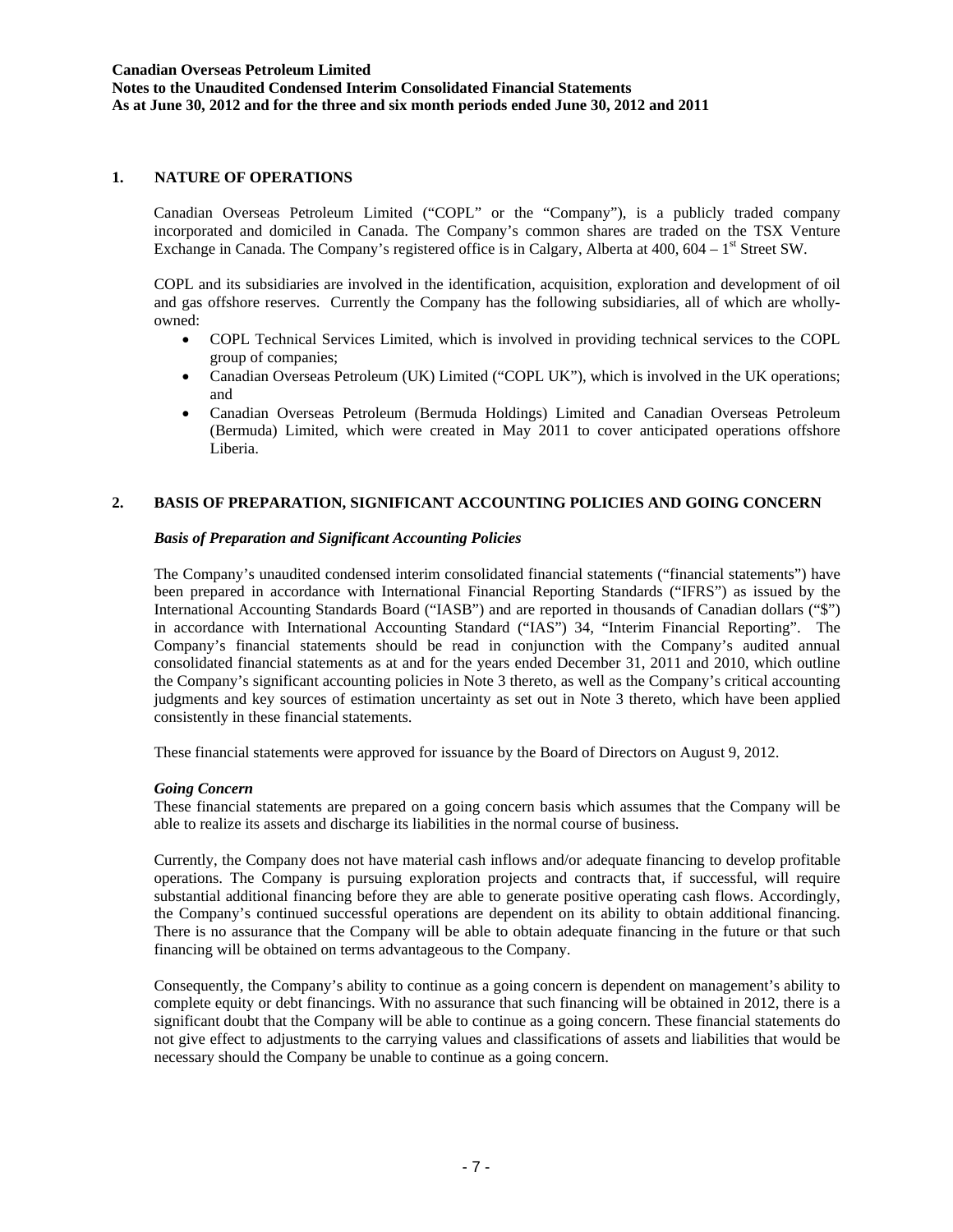**Notes to the Unaudited Condensed Interim Consolidated Financial Statements As at June 30, 2012 and for the three and six month periods ended June 30, 2012 and 2011** 

### **3. CASH AND CASH EQUIVALENTS**

|                         | <b>June 30, 2012</b> | <b>December 31, 2011</b> |  |  |
|-------------------------|----------------------|--------------------------|--|--|
| Cash                    | 1.727<br>\$          | 3,889                    |  |  |
| Short-term deposits     | 7,193                |                          |  |  |
| Cash in escrow accounts | 17,755               | 67,735                   |  |  |
| Credit card deposits    | 260                  | 300                      |  |  |
|                         | \$<br>26,935         | 71.924                   |  |  |

As at June 30, 2012, \$17.8 million (December 31, 2011 - \$67.7 million) was held in banks in escrow accounts restricted by escrow agreements signed with UK partners for use on specific exploration projects, including \$16.2 million of escrow funds which are currently in dispute as discussed further in Note 4.

## **4. LOSS ON UK CONTRACTS**

The movement in the provision for loss on UK contracts during the period ended June 30, 2012 can be summarized as follows:

|                                                   | Six months ended June 30, 2012 |  |
|---------------------------------------------------|--------------------------------|--|
| Balance, January 1, 2012                          | 32,641                         |  |
| Addition to the termination provision             |                                |  |
| Consideration and costs settled during period:    |                                |  |
| Payments to BG                                    | (32,106)                       |  |
| Payments to SSE E&P UK Limited                    | (21)                           |  |
| The Company's costs in respect of Esperanza       |                                |  |
| and Block $23/21$ RoB                             | (461)                          |  |
| Provision for loss on UK contracts, end of period | 64                             |  |

As at the date of release of these financial statements, approximately GBP 10.1 million (approximately \$16.2 million) remain in the escrow account with BG International Limited ("BG"). The amount is in dispute as both the Company and BG are claiming rights to this amount and as such, it will not be released by the escrow agent to either party without both parties' consent or a court order.

On April 4, 2012, BG filed a claim with the High Court of Justice against the escrow agent and COPL UK, in which BG is seeking an order directing the escrow agent to release the escrow funds to BG. The Company opposed the claim and the escrow agent defended the claim on the basis that it was not obliged to act on the BG claim of the escrow funds.